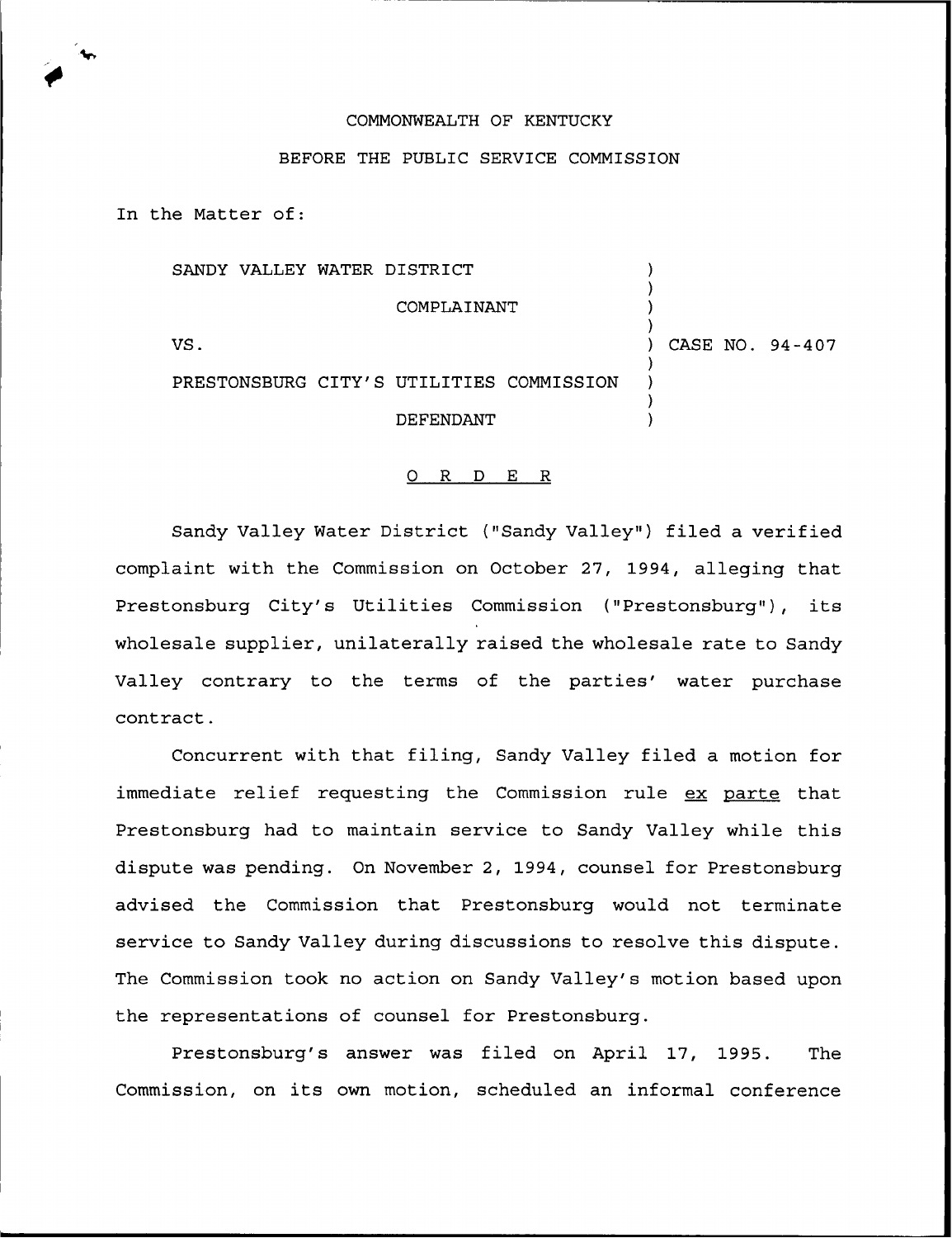with the parties, which was subsequently canceled due to scheduling conflicts with Prestonsburg. The parties agreed to inform the Commission of a mutually agreeable date for a conference to be held.

No further action on the complaint was taken until Sandy Valley was directed by Order entered January 16, 1996, to notify the Commission of the status of its complaint within 10 days. Sandy Valley responded to the Order on January 24, 1996 stating that the parties were unable to reach a settlement and further negotiations had ceased. Sandy Valley indicated it would file <sup>a</sup> motion for summary judgment with the Commission within 30 days of its January 24, <sup>1996</sup> response. No motion for summary judgment was filed and accordingly, on March 22, 1996, the Commission dismissed Sandy Valley's complaint.

Sandy Valley filed a motion on April 4, 1996, requesting the Commission reconsider the dismissal of its complaint representing that settlement discussions have resumed between the parties and, that based on <sup>a</sup> telephone discussion with Staff, it had advised the Commission that no motion for summary judgment would be forthcoming as expected. Sandy Valley should be aware and, if not, is hereby advised that the Commission will not act on oral requests for action. Any requests for extensions of time for acting pursuant to Commission directives must always be in writing to the Commission and timely filed. In the alternative, Sandy Valley requests the Commission amend its March 22, <sup>1996</sup> Order to reflect that the Complaint is dismissed "without prejudice." Prestonsburg filed

 $-2-$